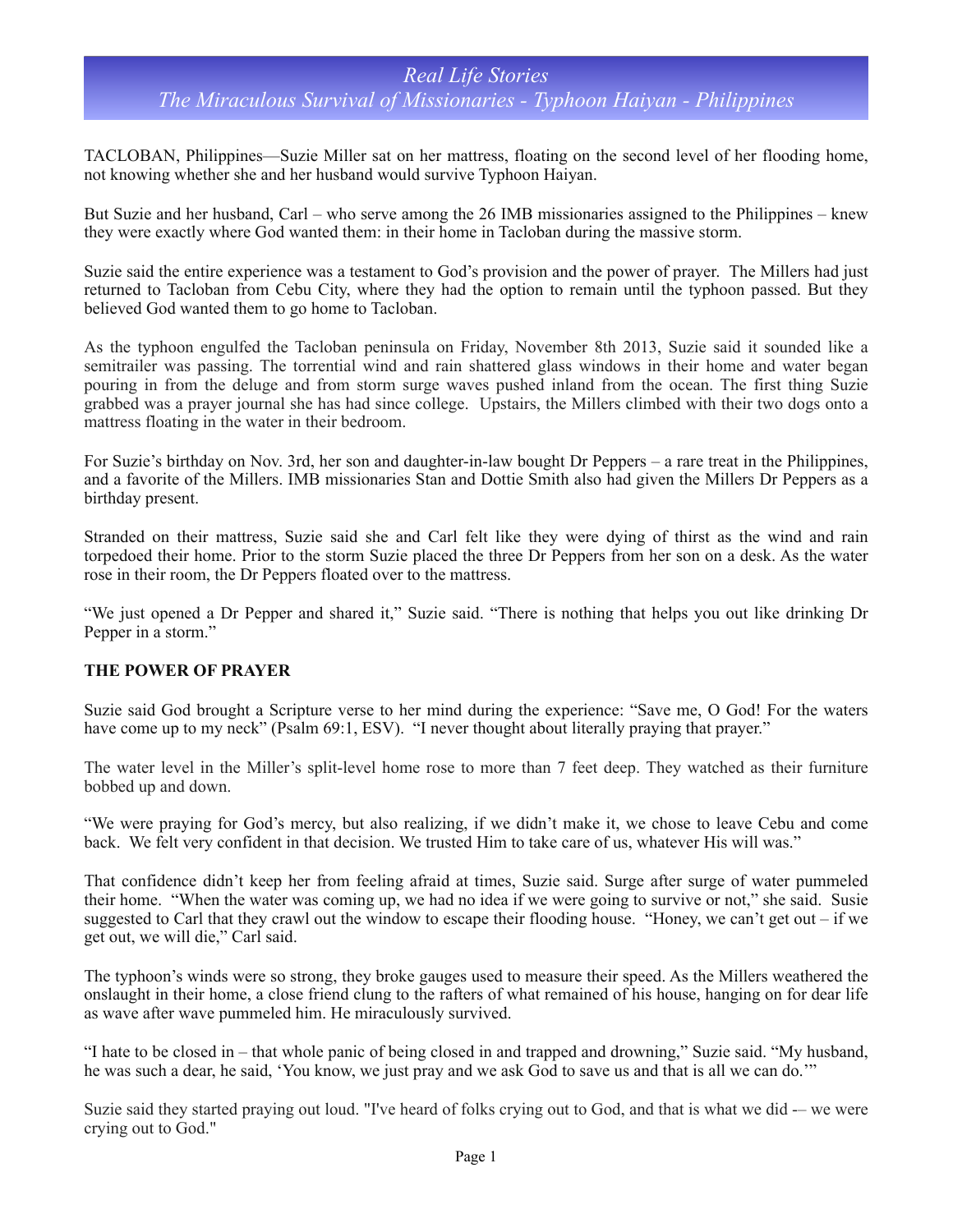# *Real Life Stories The Miraculous Survival of Missionaries - Typhoon Haiyan - Philippines*

After the Millers cried out to God the water began to recede, but another wave soon poured in. The couple continued praying, the water receded and did not rise again.

"We saw all of our furniture floating around ... and then it all settled down," Suzie said. "God saved us."

### **THANKSGIVING TURKEY**

After the rain and water subsided, the Millers crawled out of a window, but they quickly retreated back inside because the wind was still so powerful that it hurt when it hit their skin.

A car was washed up against their back door. The Miller's car was wedged in their fence.

Their couch was on top of their piano. Their china cabinet fell, one end propped against their stationary bike. Suzie said their only dishes that broke were cheaper items purchased recently; the 33-year-old dishes from their wedding survived unscathed.

Despite the tragedy, God brought the Millers moments of humor. Carl lost his glasses in the storm and had to wear Suzie's pink pair. Most of Carl's shoes washed away – all he could find was one boot, so he borrowed a purple sandal of Suzie's to wear outside.

Of 200 books the Millers own, a copy of David Jeremiah's "What in the World is Going On" was plastered on the wall. Their dining room table floated up, remained level and then floated back down as the water eventually receded. Amazingly, all of the items on the table did not fall off into the water.

The Miller's freezer also floated through their home. Remarkably, the freezer remained sealed, preserving a turkey they had purchased for the upcoming holidays. Instead of keeping the turkey for themselves, the Millers gave the poultry to their neighbors who were struggling to feed their family. The neighbors prepared the turkey and insisted the Millers come and join them for "turkey adobo." (Adobo is a popular seasoning used in the Philippines.) A Christmas warehouse released its storage of queso, macaroni and canned fruit cocktail, and the Millers and their neighbors ate those foods as side dishes.

"This is our Thanksgiving turkey, we are giving thanks that we all survived," Suzie told her neighbors. "It really was thanksgiving for survival." The neighbors in their immediate vicinity all survived. Through the experience, Suzie said she learned the true meaning of community.

Five Bible school students in need of shelter stayed with the Millers during the weekend, helped move the mud out of their home, and moved and cleaned their furniture.

The neighbors shared their washing boards and soap with her, since her cleaning supplies were lost. Washing clothes together quickly led to a time of community, with everyone sharing their stories of survival. The community shared tools, gasoline, food and other supplies with one another. Everyone shared everything they had.

The Millers' church is located on the opposite side of town, and they didn't know whether it survived. On Sunday, four church members walked almost five miles through debris and dead bodies to see if the Millers and other church members were alive and well.

"It was a great time to see Filipinos care for each other," Suzie said. "It is kind of like Acts; everyone had everything in common, and no one had anything that was their own."